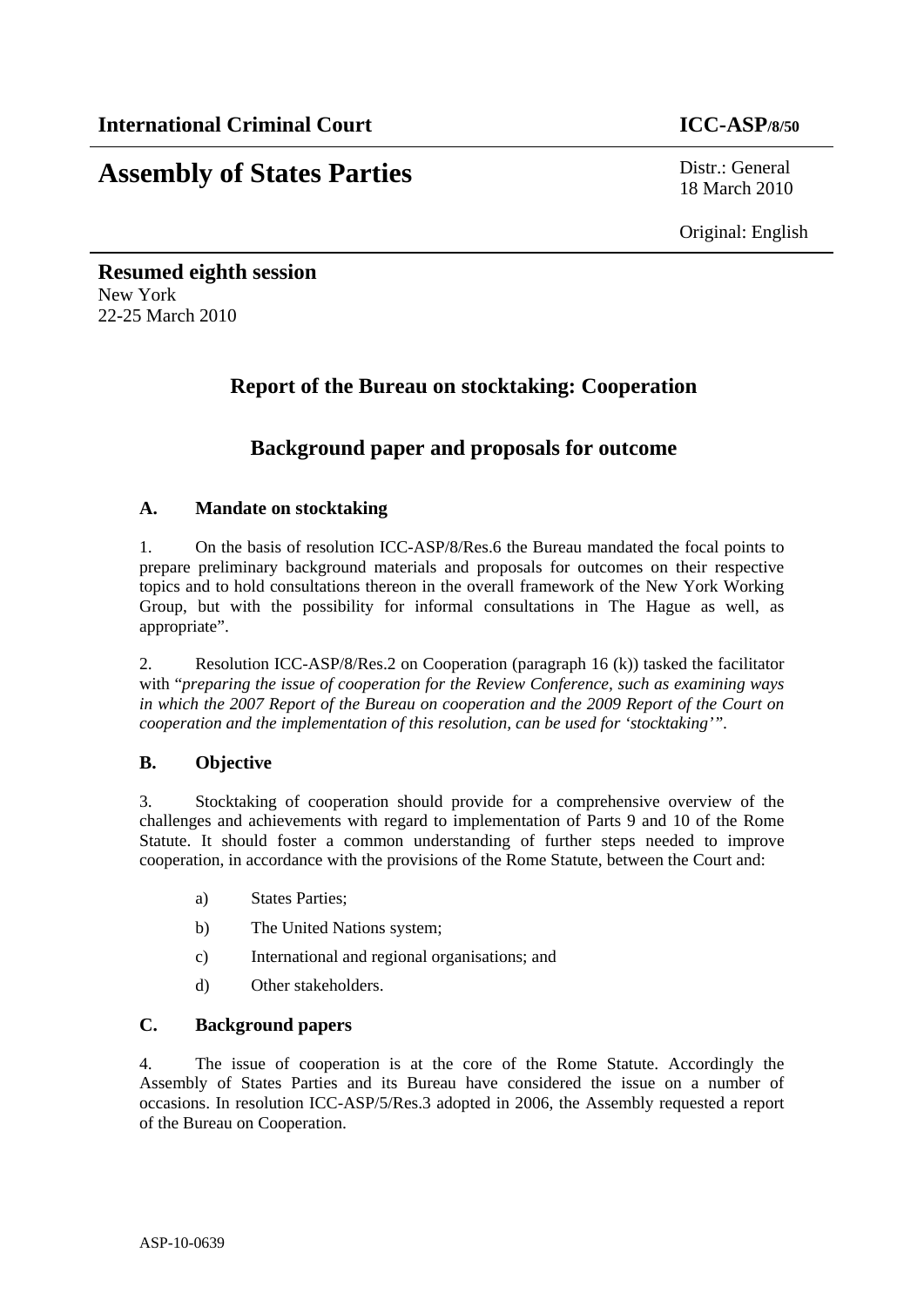5. The report of the Bureau as set out in document ICC-ASP/6/21 and its 66 recommendations was endorsed in resolution ICC-ASP/6/Res.2. Subsequent reports of the Bureau and the Court on cooperation have considered the issue with reference to the 66 recommendations. These recommendations constitute a comprehensive approach to the issue.

6. The most recent document produced by the Court<sup>1</sup> is set out in annex I to the 2009 Report of the Bureau on Cooperation (ICC-ASP/8/44). Paragraph 17 of resolution ICC-ASP/8/Res.2 requested the Court to submit an updated report on cooperation to the Bureau in advance of the Review Conference. This will be available in April 2010.

7. Issues relating, inter alia, to cooperation are addressed in the note verbale and accompanying questionnaire issued by the Secretariat of the Assembly on 24 April 2009 (ICC-ASP/8/S/PA/19). The level of response to this questionnaire has been low. Consideration could be given to re-issuing this questionnaire (or a revised version) in advance of the Review Conference with a view to providing a further basis for an assessment of the present status of cooperation and the challenges thereto.

### **D. Issues**

8. Cooperation with the Court is a complex and dynamic process. The Rome Statute obliges States Parties to cooperate with the Court in a number of ways, whilst other forms of cooperation are non mandatory. States Parties can learn from each other's experience in the area of cooperation. In this context, in their statements to the Review Conference participants could be encouraged to address the steps they have taken or intend to take to give effect to the provisions of the Rome Statute relating to cooperation. Such statements and announcements would demonstrate political support for the full implementation of the Rome Statute.

9. The 66 recommendations annexed to resolution ICC-ASP/6/Res.2 provide a comprehensive plan of action. However, not every recommendation can have equal impact. In this regard priority should be attached to those recommendations which are most likely to have a significant impact on the effectiveness of the Court and on a State Party's cooperation with it.

10. The Report of the Court on international cooperation and assistance (ICC-ASP/8/44, annex I) notes, in paragraphs 6 and 7, that although cooperation with the Court has generally been forthcoming, public and diplomatic support remains a priority in the galvanization of arrest efforts, as does the conclusion of more agreements for the enforcement of sentences, the relocation of witnesses and interim release. Attention might be drawn to the possible need, and appropriateness, that such agreements would cover any situation of a release from custody.

11. Paragraph 8 notes two general trends which States may consider addressing. Firstly, a considerable number of requests of the Registry to States do not meet with a response. Secondly, a number of States have indicated a lack of available procedures under national law to provide the requested cooperation.

12. The first obligation of States Parties, as identified by the Assembly of States Parties and the Court in their respective reports, is the need to enact implementing legislation. The 2009 Report of the Court on international cooperation and assistance points out that the measures "*stipulated in the Statute represent the minimum and guaranteed obligations accepted by States upon becoming Parties".*

 $\frac{1}{1}$ <sup>1</sup> Report of the Court on international cooperation and assistance (ICC-ASP8/44, annex 1).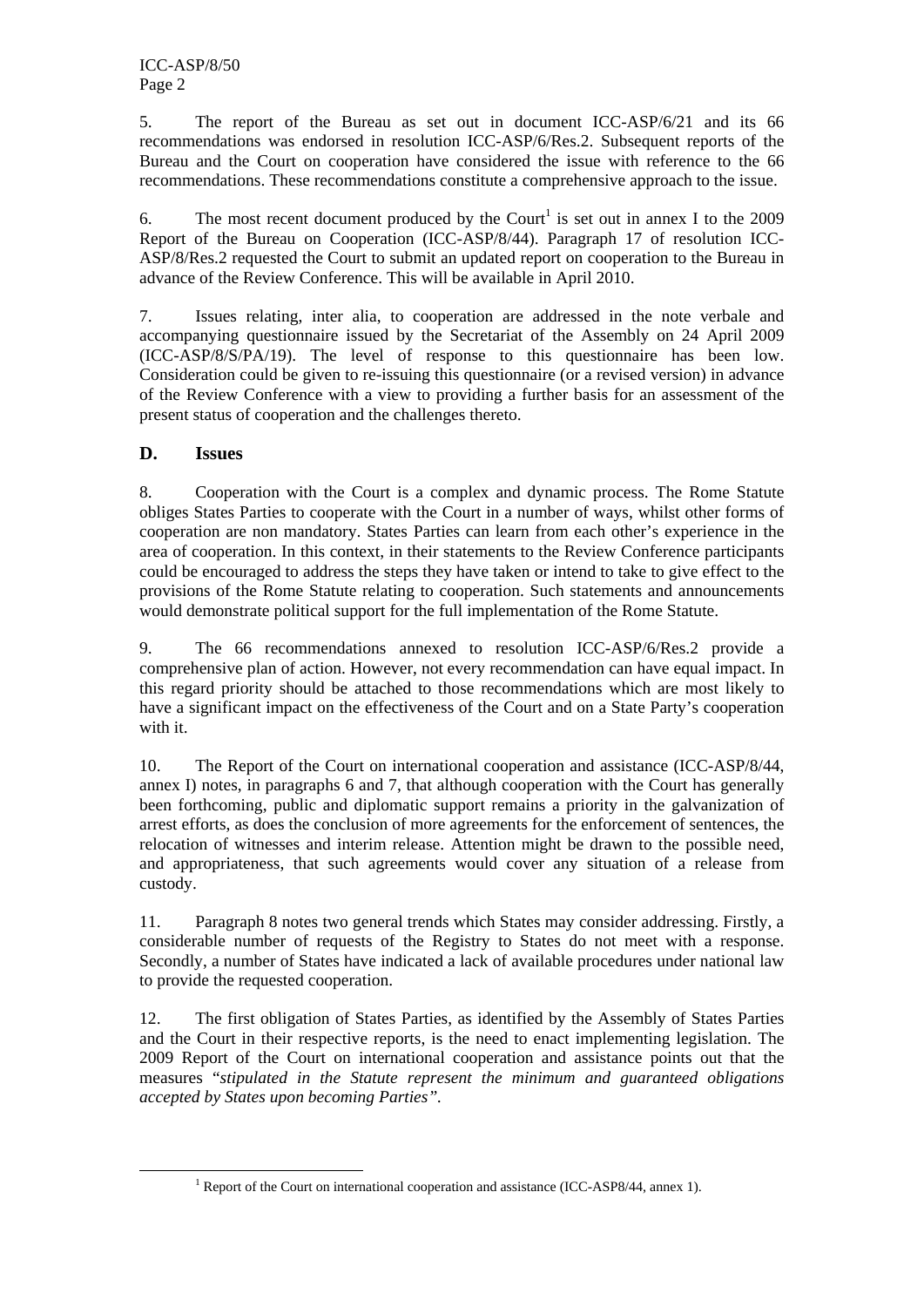13. A crucial issue is having procedures in place to process requests for cooperation and assistance with respect to investigations, prosecutions and judicial proceedings. This includes the appointment of a national focal point or other mechanism to mainstream the Court in national systems. The Review Conference should provide an opportunity to consider the various challenges in this area and to distil best practice.

14. While the Review Conference provides an opportunity for States Parties to share their experiences in cooperating with and assisting the Court on their mandatory and nonmandatory cooperation and to note progress made in implementing the recommendations annexed to resolution ICC-ASP/6/Res.2, consideration could be given to regular discussion of progress in this area. In this context the facilitator has proposed that the Assembly of States Parties consider on a regular basis (possibly biennially) progress achieved with regard to cooperation. This would enable States Parties to benefit from each others' experiences and would help to identify good practice in this area.

15. Regular discussions along the lines suggested in the preceding paragraph could provide an opportunity to consider developments with regard to assistance available to States Parties to enhance their cooperation with the Court. The Review Conference could consider whether the Court and/or the Assembly of States Parties can be more effective in facilitating linkages between States Parties seeking technical advice on best practice and assistance in implementing this aspect of the Rome Statute, and those which might be in a position to provide such assistance.

16. Some of the challenges faced by the Court have characterised the experience of other international judicial tribunals. This includes issues such as witness relocation and sentence enforcement agreements. An important consideration would be the experiences of States which have concluded such agreements and how this can assist and encourage more States to conclude such agreements, which are essential to the day-to-day operation of the Court. The experience of the operation of similar agreements in other tribunals could also be considered whilst being mindful of the different mandates.

17. Cooperation with the Court may involve legal obligations. At the same time, cooperation takes place within specific political, legal and administrative contexts. In this regard, there is a particular need to ensure broad understanding and support for the work of the Court through sustained diplomatic action and the mainstreaming of the Court in national systems. The importance of an active engagement in this area amongst all parties should not be underestimated

## **E. Method of work**

18. Three meetings on stocktaking on cooperation were held in the context of The Hague Working Group. The focal points were available to meet with individual and groups of stakeholders. The focal points on cooperation met with the focal points on complementarity to consider areas of possible overlap. The focal points made contact with the facilitators in the New York Working Group.

#### **F. Format of discussion at the Review Conference**

19. The format for discussions whether in a round table format or led by panellists should provide for an interactive debate, between all relevant stakeholders, on the challenges and ways in which obligations relating to cooperation can be properly given effect.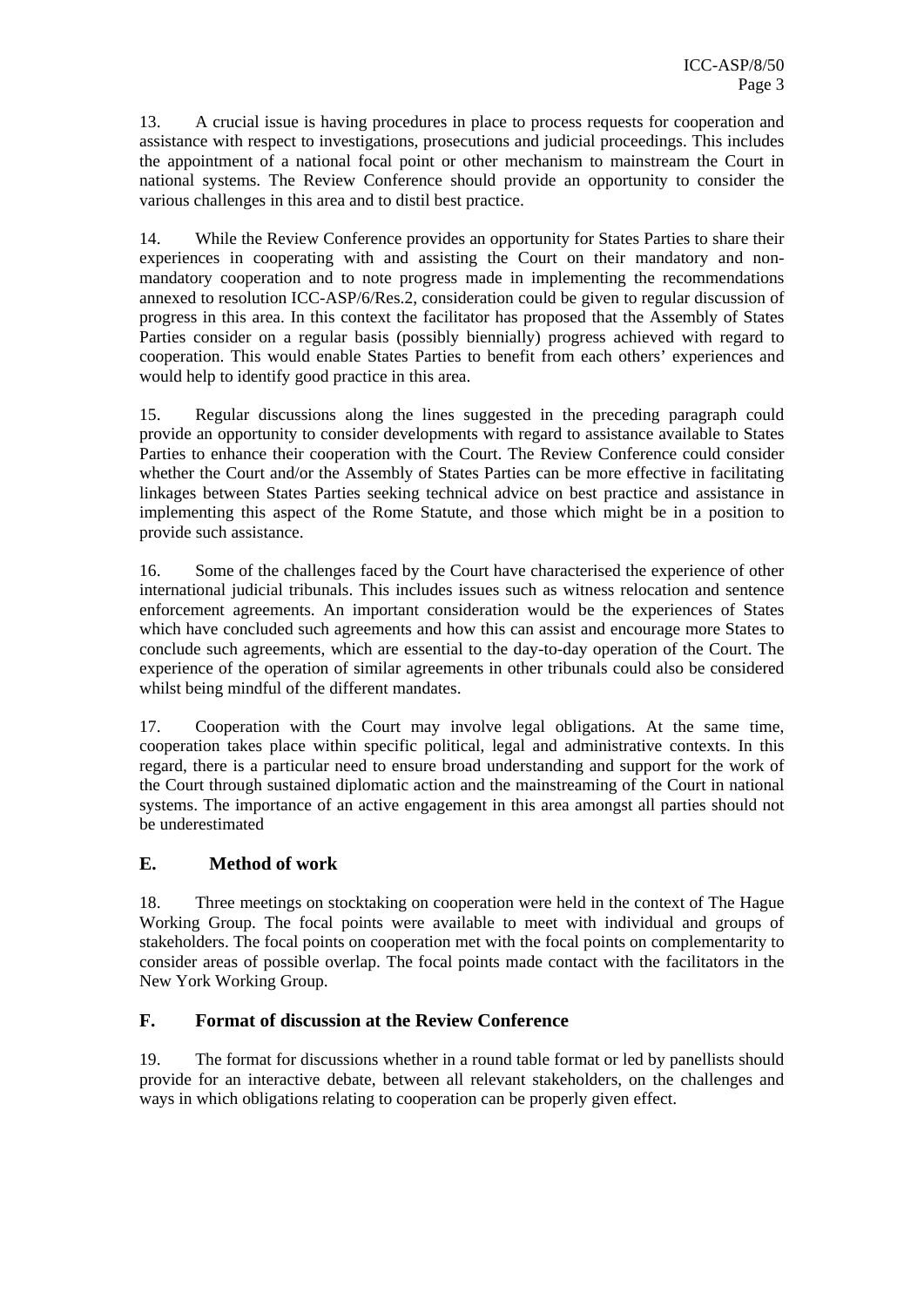20. The draft programme of work for the Review Conference envisages one half-day session devoted to stocktaking on cooperation. Given the time constraints it might be feasible to divide the time into two separate segments with 2 - 3 panellists addressing the following topics with the aim of ensuring an interactive discussion:

#### **Cluster I**

- a) Implementing legislation: this could take account of particular issues which individual States Parties have encountered and good practices in this area.
- b) Supplementary agreements and arrangements and other forms of cooperation and assistance: experiences in relation to the Court and other international judicial bodies – a consideration of the challenges and how these might be overcome.
- c) Challenges encountered by States Parties in relation to requests for cooperation: how these might be overcome.

#### **Cluster II**

- d) Cooperation with the United Nations and other intergovernmental bodies, including regional bodies: consideration of the present situation and ways it which it can be developed.
- e) Enhancing knowledge, awareness and support for the Court: including through mainstreaming and galvanizing public support to and cooperation with the Court within States including for the enforcement of Court decisions and arrest warrants.

21. A report of the discussion might identify the main themes and conclusions of the discussion.

#### **G. Outcome**

22. While based on a common assessment of the achievements of the past seven years, the outcome should provide guidance/impetus to efforts to ensure better cooperation. It should:

- a) Reaffirm the importance of all stakeholders meeting fully their obligations under Parts 9 and 10 of the Rome Statute and note in particular the need to have in place adequate implementing legislation to enable cooperation with the Court.
- b) Take note of any announcements on steps to increase cooperation made by States Parties at the Review Conference with respect, inter alia, to implementing legislation, conclusion of agreements for the enforcement of sentences, the relocation of witnesses and interim release, appointment of a national ICC focal point.
- c) Emphasise the importance of mainstreaming support to the Court within national administrations.
- d) Note the importance of the enforcement of Court decisions including arrest warrants.
- e) Urge States Parties and the Court together with other stakeholders to explore innovative ways to provide assistance to States seeking to enhance their cooperation with the Court.